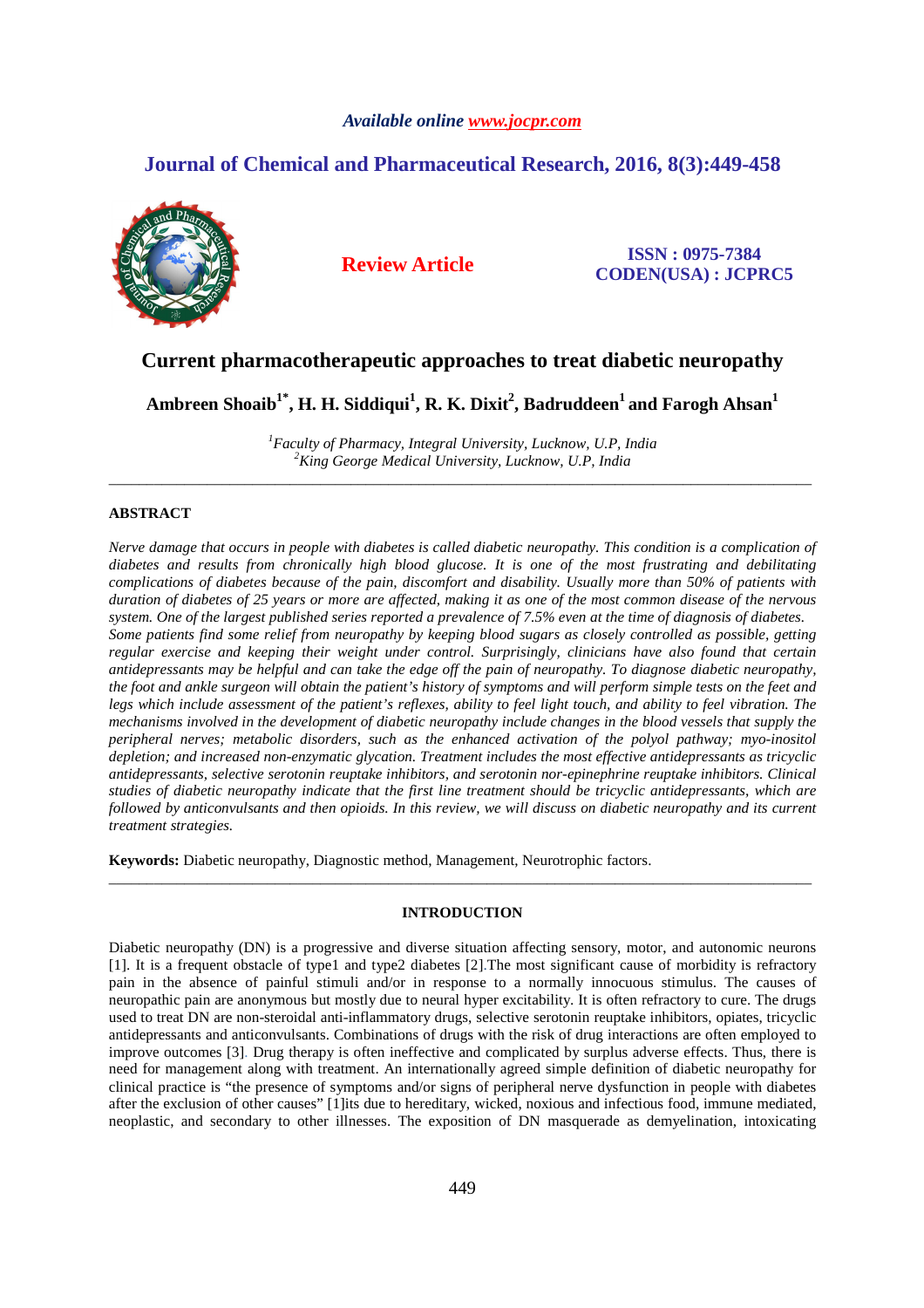neuropathy and neuropathies of endocrine system thus proceeding to diagnose DN it is essential to prohibit the supplementary causes of nerve dysfunction [4].

\_\_\_\_\_\_\_\_\_\_\_\_\_\_\_\_\_\_\_\_\_\_\_\_\_\_\_\_\_\_\_\_\_\_\_\_\_\_\_\_\_\_\_\_\_\_\_\_\_\_\_\_\_\_\_\_\_\_\_\_\_\_\_\_\_\_\_\_\_\_\_\_\_\_\_\_\_\_

**EPIDEMIOLOGY:** DN affects 1.9% inhabitants globally in 2010. Diabetes is the primary cause of death between all and neuropathy is the frequent impediment and greatest source of morbidity and transience in patients suffering from diabetes. Approximately 20% patients suffering from diabetics have occurrence of neuropathy [5] Foot ulcers occur within 15% patients of diabetes which leads to non-agonizing extremity amputation [6,7]**.**

**CLINICAL MANIFESTATIONS:** DN is chronic and progressive disease associated with tenderness, lack of sensation, increase in pain, and subterranean aching which increased during night and developed specially in feet and lower legs(Table 1). It affects patient's life including its sleep, confidence, annoyance, self-determination, working power, and interpersonal relationships. Diverse symptoms of autonomic neuropathy markedly reduce the Quality of Life (QOL) of patients [8].

#### **Table 1: Clinical Manifestation**

- 2 A disorder of an inferior limb is dominant, and a disorder of a superior limb is mild
- Vibratory sensation is disordered since early stage
- 4 A tendon reflex of an inferior limb decreases since early stage
- 5 Ophthalmoplegia often accompanies
- Autonomic neuropathy often accompanies

# **PATHOGENESIS AND MECHANISM OF DIABETIC NEUROPATHY:**

## **Pathological mechanism**

The pathological mechanism of diabetic neuropathy cannot be explained with a single cause, and various hypotheses have been proposed. These are roughly divided into metabolic, vascular, and neuroregeneration disorder hypotheses. (Table 2)

#### **Table 2: Pathogenesis and Mechanism of Diabetes Neuropathy**

|                         | Activation of polyol pathway                                        |
|-------------------------|---------------------------------------------------------------------|
| $\overline{2}$          | Down-regulation of intracellular myoinositol                        |
| $\overline{\mathbf{3}}$ | Dysfunction of protein kinase C                                     |
| $\overline{4}$          | Down-regulation of intracellular cyclic AMP                         |
| $5\overline{5}$         | Inhibition of $Na^+/K^+/ATP$ ase                                    |
| 6                       | Degradation of nitric oxide                                         |
| $\overline{7}$          | Advance of protein glycation                                        |
| - 8                     | Increase of free radical                                            |
| 9                       | Disorder of polyunsaturated fatty acid synthesis                    |
| 10                      | Disorder of prostaglandin synthesis                                 |
| 11                      | Action attenuation of a nerve growth factor                         |
| 12                      | Nerve blood flow degradation, nerve vascular resistance enhancement |

# **Potential pathogenesis of diabetic neuropathy**

# **Impairment of polyol pathway**

Altered peripheral nerve polyol metabolism has been implicated as a central factor in the pathogenesis of diabetic neuropathy. Aldose reductase converts glucose to sorbitol (such aspolyol) using nicotinamide adenine dinucleotide phosphate (NADPH) as a coenzyme. Sorbitol is further converted to fructose by sorbitol dehydrogenase using nicotinamideadenine dinucleotide (NAD+) as a coenzyme, constituting the bypass polyol pathway of glucose metabolism. In hyperglycaemia accompanying diabetes, the cellular glucose level rises independently from insulin, resulting in enhancement of aldose reductase activity, which elevates the intracellular sorbitol level and, subsequently, the intracellular osmotic pressure. This condition inducesfunctional and structural abnormalities in tissue and cells.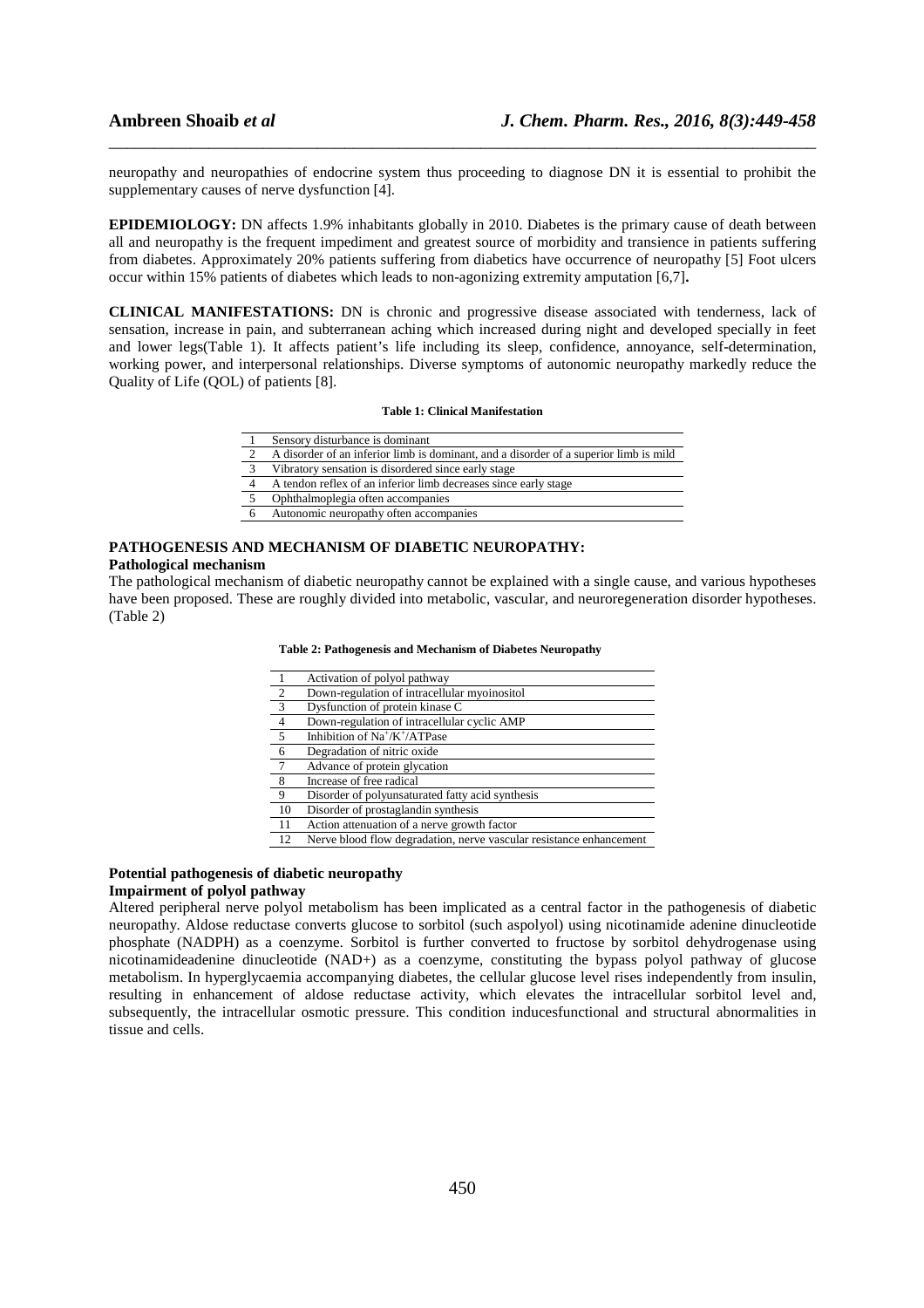|                | Visual examination          | Change in skin, ulcer                                                            |  |  |
|----------------|-----------------------------|----------------------------------------------------------------------------------|--|--|
| $\sqrt{2}$     |                             | Michigan Neuropathy Screening Instrument (MNSI)                                  |  |  |
| $\overline{3}$ |                             | <b>Neuropathy Disability Score (NDS)</b>                                         |  |  |
| $\overline{4}$ | Neuropathic pain assessment | Brief Pain Inventory (BPI)                                                       |  |  |
| 5 <sub>5</sub> |                             | Neuropathic Pain Questionnaire (NPQ)                                             |  |  |
| $\overline{6}$ |                             | Neuropathic Pain Symptom Inventory (NPSI)                                        |  |  |
| $\overline{7}$ |                             | degeneration of muscle, Muscle strength                                          |  |  |
| 8              | Peripheral motor neuropathy | Deep tendon reflex at Achilles tendon                                            |  |  |
|                |                             | Pinprick test, Temperature perception, Vibration perception                      |  |  |
| 9              | Sensory function            | Neurothesiometer, Touch sensation 10 g monofilament (SW monofilament)            |  |  |
|                |                             | Nerve conduction study                                                           |  |  |
| 11             | Skin biopsy                 | Quantification of intra-epidermal nerve fiber                                    |  |  |
| 12             | Skin blood flow measurement | Measurement microvascular perfusion                                              |  |  |
|                | <b>QOL</b> questionnaire    |                                                                                  |  |  |
| 13             | Norfolk QOL questionnaire   | Specific symptoms and impact of large, small and autonomic nerve-fiber functions |  |  |
|                | Neuro OOL                   | Patients' perceptions of the impact of neuropathy and foot ulcers                |  |  |
|                | PN-OOL-97                   | Health-related quality of life measure for Peripheral neuropathy                 |  |  |
|                | New tests                   |                                                                                  |  |  |
|                | Large fiber function test   | Steel ball-bearing                                                               |  |  |
| 14             |                             | Tactile circumferential discriminator                                            |  |  |
|                |                             | Autonomic nerve conduction study                                                 |  |  |
|                | Small fiber function test   | NeuroQuick                                                                       |  |  |
|                |                             | Neuropad                                                                         |  |  |

# \_\_\_\_\_\_\_\_\_\_\_\_\_\_\_\_\_\_\_\_\_\_\_\_\_\_\_\_\_\_\_\_\_\_\_\_\_\_\_\_\_\_\_\_\_\_\_\_\_\_\_\_\_\_\_\_\_\_\_\_\_\_\_\_\_\_\_\_\_\_\_\_\_\_\_\_\_\_ **Table 3: Diagnostic Technique**

An aldose reductase reduces glucose in sorbitol. This reaction oxidizes nicotinamide adeninedinucleotide phosphate (NADPH) to NADP<sup>+</sup> (the oxidized form of NADPH). Subsequently, sorbitol dehydrogenase enzymatically oxidizes sorbitol to fructose, which also produces nicotinamide adenine dinucleotide (NADH) from nicotinamide adenine dinucleotide (NAD<sup>+</sup>). The inhibition of the aldose reductase is one of key element in the prevention of diabetic complications.

In addition to osmotic pressure elevation, sorbitol accumulation decreases the intra cellular myoinositol content, which inhibits phosphoinositol metabolism and reduces protein kinase-C and Na<sup>+</sup>/K<sup>+</sup>/ATPase activities in peripheral nerves, being involved in the manifestation of diabetic neuropathy [9].

#### **Activation of protein kinase C**

Hyperglycaemia promotes the synthesis of an endogenous protein kinase C activator, diacyl‐Glycerol. Actually, excess activation of β2-type protein kinase C in cardiovascular tissue in an animal diabetes model has been reported. Enhanced vascular protein kinase C is involved in permeability, the contractile force, and the differentiation and proliferation of cells.

Excess protein kinase C activation induces ischemia in peripheral nerves through increased vascular permeability and thickening of the basement membrane and causes neuropathy.

#### **Increase in oxidative stress**

Hyperglycaemia enhances NADPH oxidase expression and the endothelial nitric oxidesynthase (eNOS) uncoupling reaction in vascular endothelial cells, through which superoxideis excessively produced [4]. Nitric oxide (NO) is essential for endothelial cell function. Excess superoxide decreases NO by binding to it, and this binding reaction promotes the secondary synthesis of reactive oxygen species (ROS), such as peroxynitrite and hydroxylradicals. ROS have strong cytotoxicity, and an increase in ROS induces neurosis.

#### **Increase in oxidative stress**

Free radicals are reactive chemical entities that are short lived species containing one or more unpaired electrons. They can also be considered as necessary evil for signaling involved in normal process of differentiation and migration. The free radicals induce damage to cells by passing the unpaired electron resulting in oxidation of cell components and molecules. They are generally very unstable and very much reactive. These free radicals are somewhere responsible in causing Diabetic neuropathy.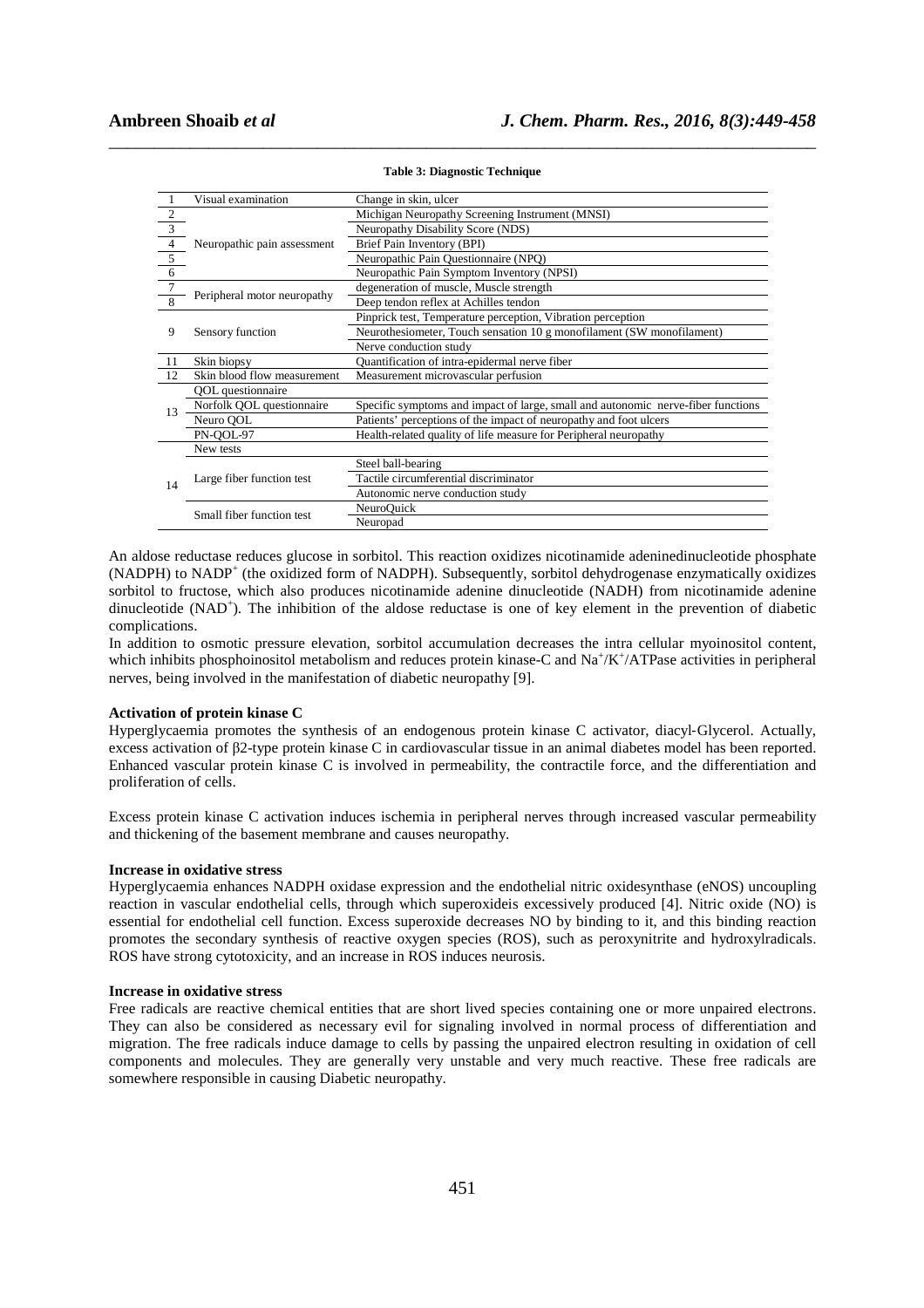| S No.            | <b>Medication</b>                          | <b>Usual effective dosage</b><br>range                                | <b>Titration scheme</b>                      | NNT $(95\% \text{ CI})$ to achieve<br>50% pain reduction | Time to<br>effect |
|------------------|--------------------------------------------|-----------------------------------------------------------------------|----------------------------------------------|----------------------------------------------------------|-------------------|
|                  | <b>Tricyclic</b><br><b>Antidepressants</b> |                                                                       |                                              |                                                          |                   |
|                  | Amitriptyline                              | 100 $-150$ mg/day<br>(150 mg at bedtime or                            | Day1: $12.5 \text{ mg/day}$                  | $2.1(1.8-2.6)$                                           | $6 - 8$<br>weeks  |
|                  |                                            | 75 mg twice daily)                                                    | Days 2-7: 25 mg/day<br>Week $2:50$ mg/day    |                                                          |                   |
|                  |                                            |                                                                       | Week 3:75 mg/day                             |                                                          |                   |
|                  |                                            |                                                                       | Week 4: 100 mg/day                           |                                                          |                   |
|                  |                                            |                                                                       | Weeks 5-8: 150 mg/day                        |                                                          |                   |
| 1                | Nortriptyline                              | 100 $-150$ mg/day                                                     | Day 1: 12.5 mg/day<br>Days 2-7: 25 mg/day    | Cannot calculate<br>NNT similar to<br>desipramine        | 6 weeks           |
|                  |                                            | (50 mg three times daily)                                             | Week 2:50 mg/day                             |                                                          |                   |
|                  |                                            |                                                                       | Week 3:75 mg/day                             |                                                          |                   |
|                  |                                            |                                                                       | Week 4: 100 mg/day                           |                                                          |                   |
|                  |                                            |                                                                       | Weeks 5-8: 150 mg/day                        |                                                          |                   |
|                  | Imipramine                                 | $150$ mg/day                                                          | Week 1:25 mg twice daily                     | $2.1(1.8-2.6)$                                           | 4 weeks           |
|                  |                                            | (75 mg twice daily)                                                   | Week 2: 50 mg twice daily                    |                                                          |                   |
|                  |                                            | 200-250 mg/day (250 mg                                                | Week 3:75 mg twice daily<br>Week 1:50 mg/day |                                                          |                   |
|                  | Desipramine                                | daily or 125 mg twice daily)                                          | Week 2: 100 mg/day                           | $2.5(1.9-3.6)$                                           | 6 weeks           |
|                  |                                            |                                                                       | Week 3: 200 mg/day                           |                                                          |                   |
|                  |                                            |                                                                       | Week 4: 250 mg/day                           |                                                          |                   |
|                  | Other                                      |                                                                       |                                              |                                                          |                   |
|                  | Antidepressants                            |                                                                       |                                              |                                                          |                   |
|                  | Venlafaxine                                | 150-225 mg/day                                                        | Week 1:37.5 mg/day                           | $5.5(3.4-14)$                                            | $4 - 6$           |
|                  |                                            | (75 mg three times daily)                                             | Week 2:75 mg/day                             |                                                          | weeks             |
| $\boldsymbol{2}$ |                                            |                                                                       | Week 3: 150 mg/day                           |                                                          |                   |
|                  |                                            |                                                                       | Week 4: 225 mg/day                           |                                                          |                   |
|                  |                                            | $60-120$ mg/day                                                       | Week 1:10 mg/day                             |                                                          |                   |
|                  | Duloxetine                                 | (60 every day or twice a day)                                         | Week 2:20 mg/day<br>Week 3:60 mg/day         | $4(3-9)$                                                 | 4 weeks           |
|                  |                                            |                                                                       | Week 4: 120 mg/day                           |                                                          |                   |
|                  | <b>Antiepileptics</b>                      |                                                                       |                                              |                                                          |                   |
|                  |                                            | $600$ mg/day $(200$ mg three                                          | Weeks $1-2$ : 100 mg three                   |                                                          |                   |
|                  | Carbamazepine                              | times daily)                                                          | times daily                                  | $2.3(1.6-3.9)$                                           | 4 weeks           |
|                  |                                            |                                                                       | Week 3: 200 mg three times<br>daily          |                                                          |                   |
|                  |                                            | 200-400 mg/day                                                        | Week 1:25 mg/day                             |                                                          | $6 - 8$           |
|                  | Lamotrigine                                | (200 mg twice daily)                                                  | Week 2:50 mg/day                             | $4.0(2.1-42)$                                            | weeks             |
|                  |                                            |                                                                       | Week 3: 100 mg/day                           |                                                          |                   |
|                  |                                            |                                                                       | Week 4: 200 mg/day                           |                                                          |                   |
|                  |                                            |                                                                       | Week 5:400 mg/day                            |                                                          |                   |
|                  | Valproate                                  | $1,000-1,200$ mg/day                                                  | Week 1:600 mg/day                            | $2.5(1.8-4.1)$                                           | 4 weeks           |
|                  |                                            | (500 mg twice daily or 400<br>mg three times daily)                   | Week 2: 1,200 mg/day                         |                                                          |                   |
|                  | Topiramate                                 | 300-400 mg/day                                                        | Week 1:25 mg/day                             | $7.4(4.3-28)$                                            | 12 weeks          |
| 3                |                                            | (200 mg twice daily)                                                  | Week 2:50 mg/day<br>Week 3:75 mg/day         |                                                          |                   |
|                  |                                            |                                                                       | Week 4: 100 mg/day                           |                                                          |                   |
|                  |                                            |                                                                       | Week 5: 150 mg/day                           |                                                          |                   |
|                  |                                            |                                                                       | Week 6: 200 mg/day                           |                                                          |                   |
|                  |                                            |                                                                       | Week 7:300 mg/day                            |                                                          |                   |
|                  |                                            |                                                                       | Week 8:400 mg/day                            |                                                          | 4 weeks           |
|                  | Gabapentin                                 | 2,400-3,600 mg/day                                                    | Week 1:300 mg at bedtime                     | $3.9(3.2 - 5.1)$<br>for doses $\geq$ 2,400 mg/day        |                   |
|                  |                                            | $(1,200 \text{ mg three times daily})$<br>or 900 mg four times daily) | Week 2:300 mg twice daily                    |                                                          |                   |
|                  |                                            |                                                                       | Week 3: 300 mg three times<br>daily          |                                                          |                   |
|                  |                                            |                                                                       | Week 4: 600 mg three times<br>daily          |                                                          |                   |
|                  |                                            |                                                                       | Week 5:900 mg three times                    |                                                          | $4 - 6$           |

\_\_\_\_\_\_\_\_\_\_\_\_\_\_\_\_\_\_\_\_\_\_\_\_\_\_\_\_\_\_\_\_\_\_\_\_\_\_\_\_\_\_\_\_\_\_\_\_\_\_\_\_\_\_\_\_\_\_\_\_\_\_\_\_\_\_\_\_\_\_\_\_\_\_\_\_\_\_ **Table 4: Usual Effective Dosages and Titration Schemes for the Treatment of Diabetic Neuropathy** 

452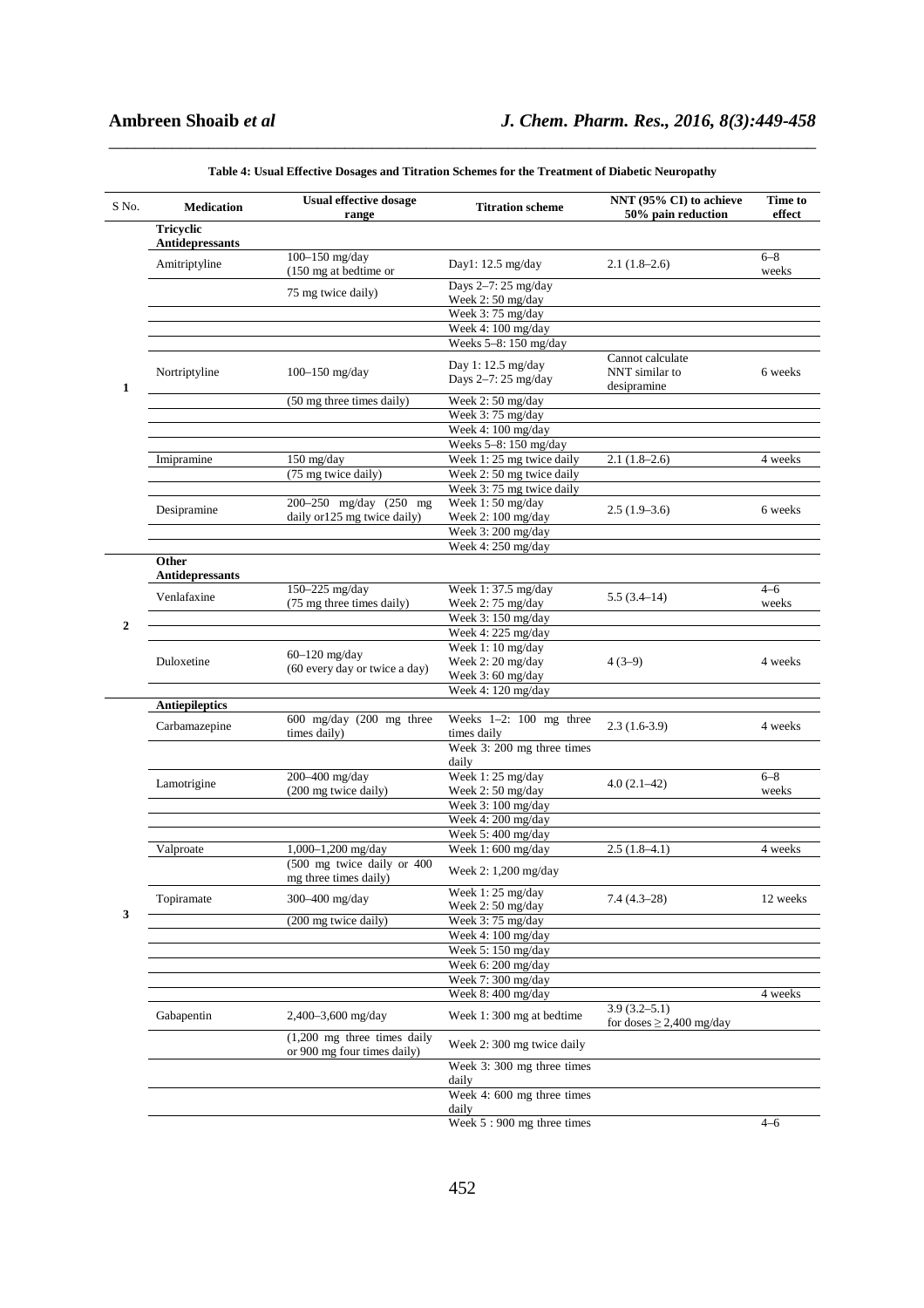|                 |                                     | daily                                  |                | weeks      |
|-----------------|-------------------------------------|----------------------------------------|----------------|------------|
| Pregabalin      | $300 - 600$ mg/day                  | Week 1: $150 \text{ mg/day}$           | $4.2(3.4-5.4)$ |            |
|                 | (300 mg twice daily or              | Week $2:300$ mg/day                    |                |            |
|                 | 200 mg three times daily)           | Week $3:600 \text{ mg/day}$            |                |            |
|                 |                                     | (Dosed twice or three times)<br>daily) |                |            |
| <b>Others</b>   |                                     |                                        |                |            |
| Capsaicin cream | 0.075% four times daily             | No titration needed                    | $6.7(4.6-12)$  | 8 weeks    |
| Tramadol        | $200 - 400$ mg/day                  | Week $1:50$ mg/day                     | 3.5(2.4–6.4)   | 6 weeks    |
|                 | $(100 \text{ mg}$ four times daily) | Week 2: $100 \text{ mg/day}$           |                |            |
|                 |                                     | Week $3:150$ mg/day                    |                |            |
|                 |                                     | Week 4: $200 \text{ mg/day}$           |                |            |
|                 |                                     | Week 5:300 mg/day                      |                |            |
|                 |                                     | Week 6: 400 mg/day                     |                |            |
| Mexilitine      | 450–675 mg/day                      | Week 1: 225 mg/day                     | $2.2(1.3-8.7)$ | $1-4$ days |
|                 | (225 mg three times daily)          | Week 2: $450 \text{ mg/day}$           |                |            |
|                 |                                     | Week $3:675$ mg/day                    |                |            |

\_\_\_\_\_\_\_\_\_\_\_\_\_\_\_\_\_\_\_\_\_\_\_\_\_\_\_\_\_\_\_\_\_\_\_\_\_\_\_\_\_\_\_\_\_\_\_\_\_\_\_\_\_\_\_\_\_\_\_\_\_\_\_\_\_\_\_\_\_\_\_\_\_\_\_\_\_\_

#### **Other factors**

Bone marrow-derived proinsulin and tumor necrosis factor-α (TNFα)-producing cells appear in a diabetic state. These cells enter the dorsal root ganglions and peripheral nerves (axon and Schwann cells) and induce cell fusion. Fused cells impair  $Ca^{2+}$ homeostasis and induce apoptosis. The appearance of these abnormal cells is resolved by insulin treatment. It has also been clarified that the abnormality of intracellular signal transmission systems innerve tissues including that of insulin signals is closely involved in abnormal peripheral nerve function. The peripheral neuropathy developmental mechanism may be a new target of neuropathy treatment, other than blood glucose control [10].

Increase in blood sugar activates sorbitol accretion which leads to enhance cellular osmolarity and shunts the phosphor gluconate pathway while increasing in oxidative stress and construction of advanced glycation end products. Hyper excitability of principal afferent nociceptors results from the damage of peripheral nerves leads to hyper excitability in central neurons and production of impulses within ganglions and axons [11].

Factors linked to type 1 and type 2 diabetes cause damage in DNA, endoplasmic reticulum trauma, mitochondrial multifarious dysfunction, cell death and loss of Neurotrophic signaling which escort neuropathy. The consequences of pathways in this network will fluctuate among cell nature, disease contour, and instance.

#### **CLASSIFICATION OF DIABETIC NEUROPATHY:**

In diabetic neuropathy, sensory neuropathy is dominant, but subjective sensory symptoms generally do not extend to the proximity from the ankle joint in many cases, and its onset is associated with numbness and pain of the toes and sole. The fingers are asymptomatic in this stage, showing "tabi (socks with the big toe separated)-type" sensory symptoms, and this pattern is frequently noted in routine medical practice. The diabetic neuropathy is classified in Figure 1.



**Figure 1: Classification of Diabetic Neuropathy** 

In the late stage, "glove-socks-type" sensory abnormality manifests. Diabetic neuropathy cases with the expansion of sensory symptoms to the precordium and parietal region have been reported. This neurologic manifestation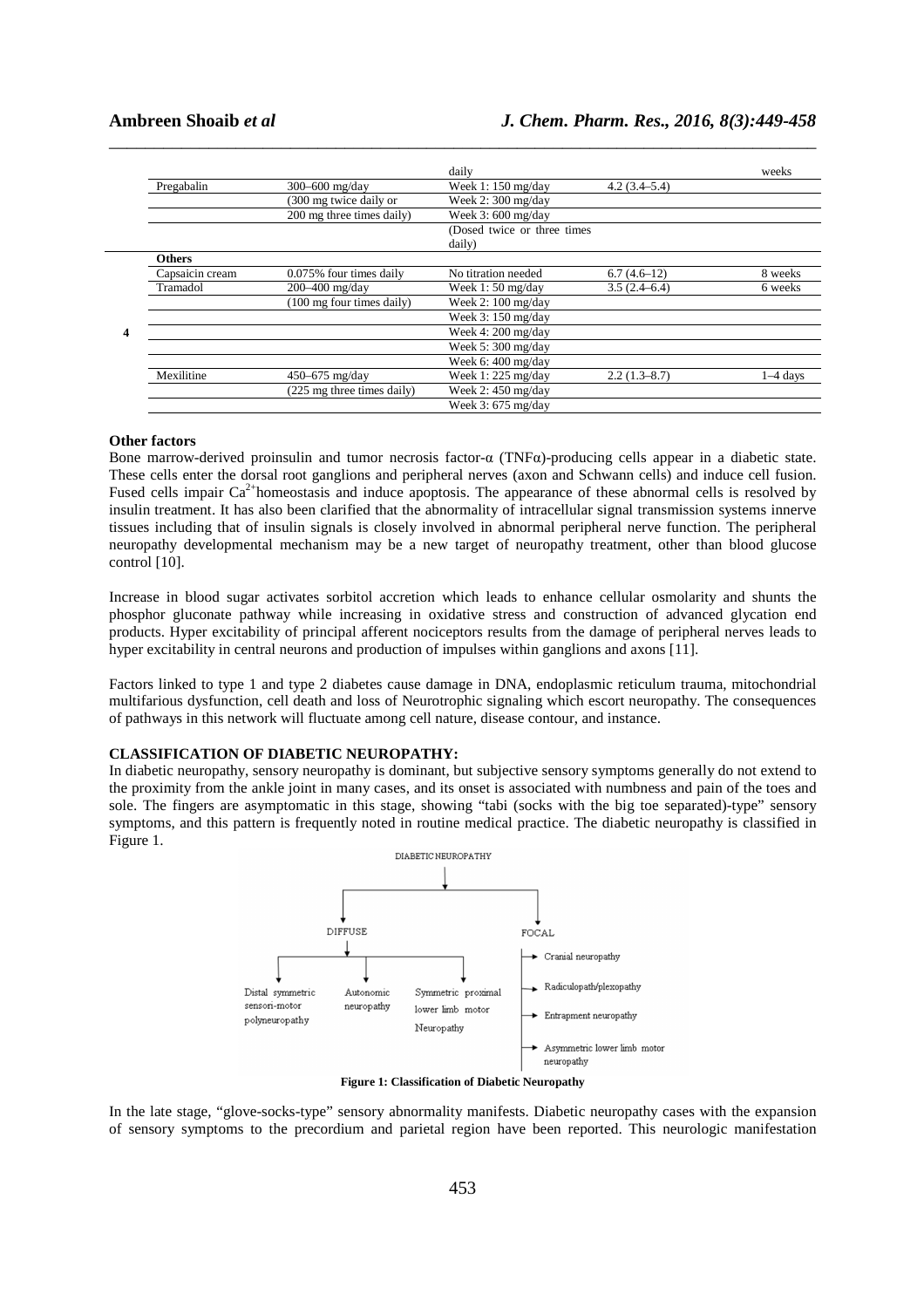pattern is derived from the advancement pattern of axon degeneration, and it occurs because the nerves in the lower limbs are longer than those in the upper limbs.

\_\_\_\_\_\_\_\_\_\_\_\_\_\_\_\_\_\_\_\_\_\_\_\_\_\_\_\_\_\_\_\_\_\_\_\_\_\_\_\_\_\_\_\_\_\_\_\_\_\_\_\_\_\_\_\_\_\_\_\_\_\_\_\_\_\_\_\_\_\_\_\_\_\_\_\_\_\_

Since diabetic neuropathy progresses slowly, the divergence between the upper and lower limb symptoms may continue for a relatively long time. Regarding sensory disturbance, in diabetic neuropathy in which positive symptoms of the feet, such as numbness and pain, develop in the early to middle stage and negative symptoms, such as hypoesthesia, develop in the terminal stage, generally, an abnormal autonomic nerve function appears from the early stage and then autonomic nerve symptoms may manifest, but the manifestation of motor neuropathy is late [8].

**DIAGNOSTIC TECHNIQUES:** Various diagnostic techniques are used now a day for the diagnosis of Diabetes neuropathy, primarily visual examination is done for diagnosis later on we go for other methods including biopsy. Various methods are mentioned in Table 3.

**MANAGEMENT:** Neuropathic pain is tricky to treat is often chronic and can be unbearable.

Prevention is the most excellent stratagem because there are no treatments which relive the pain completely. For the prevention, controlling lipid and hypertension is the best along with that taking aspirin daily, ceasing smoking prevents diabetic neuropathy.

The ABCs of diabetic neuropathy management [13]

- A: Antidepressants, anticonvulsants, topical anesthetics are the first-line treatments
- B: Blood sugar management
- C: Cardiovascular risk factor reduction
- D: Diet and exercise for weight management
- E: Emerging therapies for diabetes and neuralgia
- F: Foot care to reduce infections and amputations

#### **TREATMENT OF DIABETIC NEUROPATHY:** Mainly by two ways:

- 1. Symptomatic treatment.
- 2. Treatment for nerve regeneration.

**Symptomatic treatment:** Major classes of drugs are used to treat DN. Their classification dose and other information's are mentioned in Table 4.

**Tri-cyclic antidepressants (TCAs):** Desipramine, amitriptyline, imipramine, and clomipramine have demonstrated the best efficacy. One head-to-head comparison of desipramine with amitriptyline showed no difference in efficacy but suggested that desipramine was better tolerated. In second study comparing desipramine with placebo demonstrated improvement in a majority of patients who had previously failed to receive pain relief from amitriptyline or had discontinued taking it due to bothersome side effects. Clomipramine exhibited efficacy analogous to that of desipramine.

The severity of adverse effects associated with TCAs is attributed to their relative affinities for muscarinic, histaminic (H1), and α1-adrenergic receptors. Xerostomia, blurred vision and urinary retention are the adverse effect associated with TCAs.

Drug like amitriptyline, clomipramine, and doxepin shows more affinity towards histamine and  $\alpha$ 1-adrenergic receptors causes sedation and orthostatic hypotension. TCA can be chooses on the basis of individual acceptability and its adverse effects. Thus desipramine is used as drug of choice for DN because of its relative tolerability compared with other TCAs.

**Selective serotonin-reuptake inhibitors (SSRIs):** Clinically used SSRIs for the treatment of diabetic neuropathy is sertraline paroxetine, citalopram, and fluoxetine. Normally, SSRIs are improved tolerated and not as much of valuableas TCAs, and it ought not to be considered for DN.

**Other antidepressants:** Extended release bupropion shows additional value for neuropathic pain of diverse cause with a little bit of side effects such as dry mouth, wakefulness, and pain.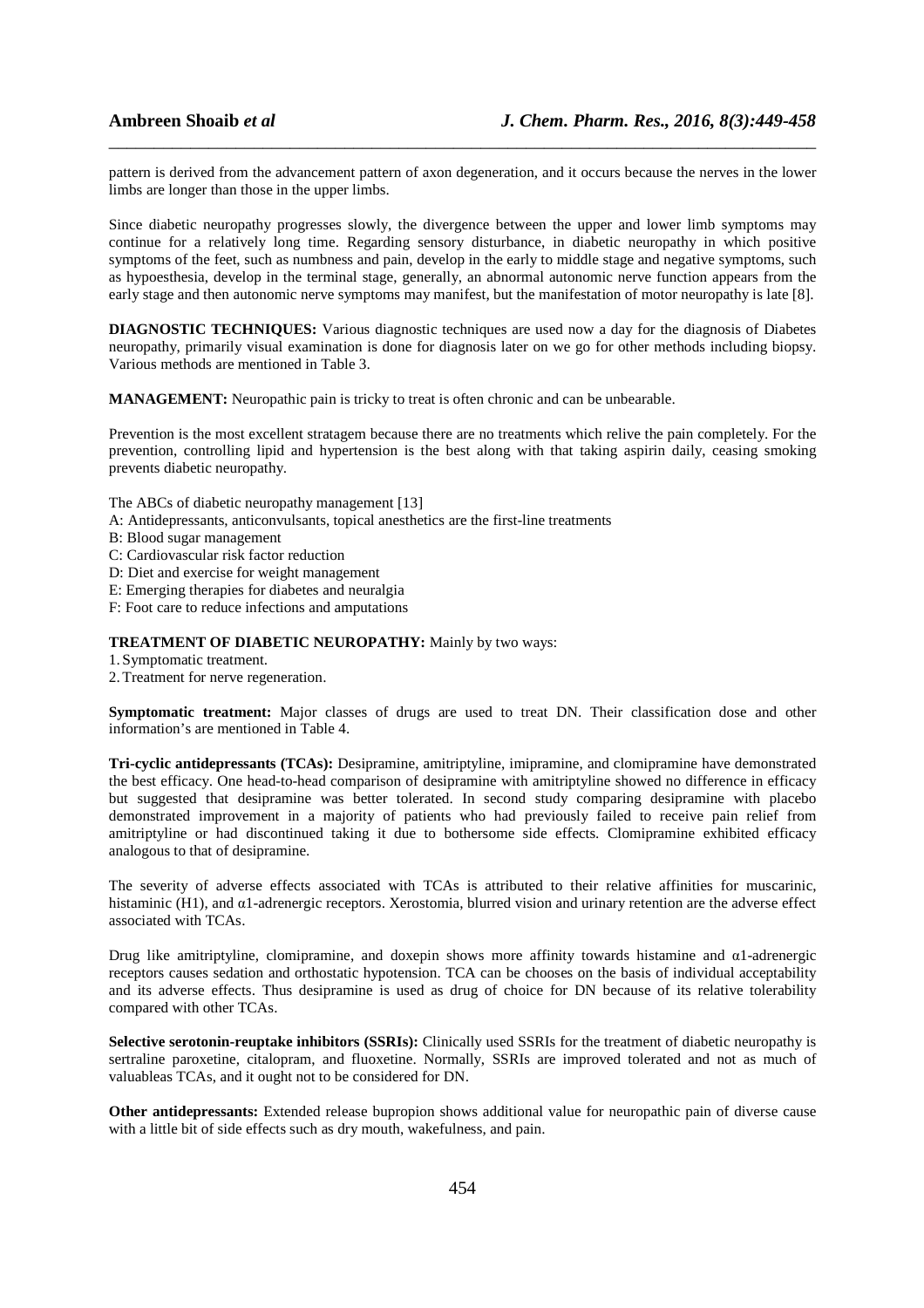• Extended-release venlafaxine is also effective in DN. Patients being paid with venlafaxine reported significantly lower pain and better pain relief

\_\_\_\_\_\_\_\_\_\_\_\_\_\_\_\_\_\_\_\_\_\_\_\_\_\_\_\_\_\_\_\_\_\_\_\_\_\_\_\_\_\_\_\_\_\_\_\_\_\_\_\_\_\_\_\_\_\_\_\_\_\_\_\_\_\_\_\_\_\_\_\_\_\_\_\_\_\_

• Gabapentin an anticonvulsant that is promising as a first-line agent for the treatment of neuropathy. People experience vertigo and perplexity long with somnolence.

• Carbamazepine shows neuron stabilization by inhibition of ionic conductance through its anticonvulsant and analgesic mechanisms of action. The adverse effects are somnolence, dizziness, and ataxia tends to limit its use in clinical practice.

• Oxcarbazepine is chemically related and has a mechanism of action similar to that of carbamazepine, and it is reported that it have much better adverse effect and drug interaction profile.

• Other drugs: zonisamide, lamotrigine and Phenytoin

• Opioid analgesics, tramadol, and non-steroidal antiinflammatory drugs (NSAIDs): The chemical nature and chronicity of neuropathic pain prohibit the use of opioid analgesics for DN. These drugs provide just marginal assistance along with risk of sedation, dependence, constipation, and nausea. Tramadol has opioid analgesic and serotonergic properties are beneficial for neuropathic pain and also show some side effects such as tiredness, vertigo, and dry mouth.

Thus on the basis of above explanation we can say that tramadol is a harmless and efficient medication for diabetic sensorimotor neuropathy, and the dosage required for therapeutic effect is relatively high.

The use of NSAIDs in diabetes patients must be prefaced with the caution that they can impair renal function in vulnerable individuals by inhibiting prostaglandin which can cause GI bleeding. Both ibuprofen (600 mg four times daily) and sulindac (200 mg twice daily) demonstrated statistically significant reductions in paresthesia scores compared with placebo. The paresthesia scale is no longer frequently used, and merely those patients with "moderate pain" veteran relief.

**Mexiletine and lidocaine:** Mexiletine (type-Ib antiarrhythmic drug) is used for DN and it is considered that it shows its analgesic and antiarrhythmic effects by membrane-stabilizing Na+ -channel antagonism. Several studies show relatively improvement in tenderness and paresthesia.

**Levodopa:** A double-blind, placebo-controlled study with sensorimotor neuropathy demonstrated a significant decline in pain. The study was too small to make any conclusions about clinical significance.

**Dextromethorphan:** It is a partial antagonist of the N-methyl-D-aspartate receptor, which is concerned for the intervention of neuropathic pain. A study shows decline in pain compared with placebo with an average dosage of 381 mg/day. While receiving dextromethorphan several patients experienced side effect viz. sedation and unsteadiness.

**Topicals:** Capsaicin cream and isosorbide-dinitrate spray: Capsaicin is extracted from capsicum peppers and produces a dose-dependent desensitization of type C nociceptive fibers by depleting the substance P. The prevalent available study of an analgesic treatment for diabetic sensorimotor neuropathy was conducted by the Capsaicin Study Group which shows that capsaicin provide much relief in pain and its intensity and improved global assessment scores along with side effects such as burning, rashes, irritation and cough.

A study of isosorbide-dinitrate spray for diabetic neuropathy demonstrated safety and efficacy in 22 patients with refractory pain and burning with a statistically and clinically significant reduction in pain and burning.

Complementary and alternative therapies: Electro stimulation has been shown to provide temporary relief of pain associated with DN, but the probability and efficiency of continuation rehabilitation stay notorious. In a transcutaneous electrotherapy study of 31 patients with diabetic neuropathy to take a portable electrotherapy machine home for one week of self-administration. Patients were assigned to therapy with either active or inactive electrodes. The analysis for groups consisted of placing electrodes as instructed and administering electrical shock for 30 minutes per-day. Consequence showed that active therapies have better neuropathic symptoms with no side effects as compared to sham group.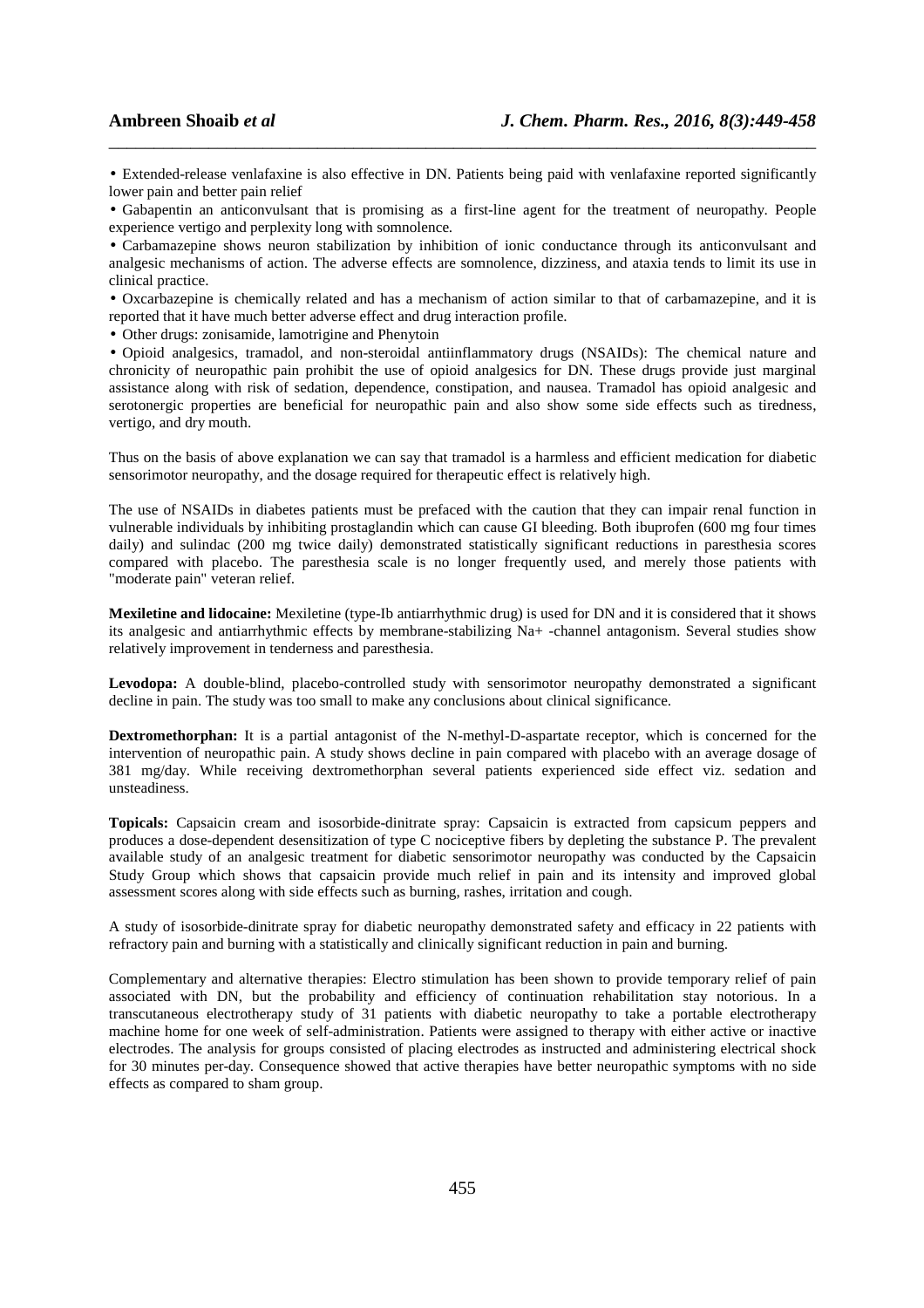In a related study, percutaneous electrical nerve stimulation (PENS) was examined for value in the treatment of DN. The therapy consists of puncturing spongy tissue and muscle of limbs at a vigor of 1- 3 cm and applying blinking frequencies of electrical stun using acupuncture needles.

\_\_\_\_\_\_\_\_\_\_\_\_\_\_\_\_\_\_\_\_\_\_\_\_\_\_\_\_\_\_\_\_\_\_\_\_\_\_\_\_\_\_\_\_\_\_\_\_\_\_\_\_\_\_\_\_\_\_\_\_\_\_\_\_\_\_\_\_\_\_\_\_\_\_\_\_\_\_

Patients experienced reduction of pain in lower-extremity when compared to control.

In theory, electro stimulation could produce analgesia by inducing the release of endogenous opioid-like chemicals which sustain a responsibility for electrotherapy.

Thioctic acid, or α-lipoic acid is used as substitute treatment for the treatment of DN. A study with diabetic neuropathy patients, intravenous infusions of α-lipoic acid proved secure and successful relief in short-term throbbing and blazing. In general the 600-mg dose created the optimal statistically and clinically significant pain relief compared with other doses and placebo, and 93% of patients receiving the 600-mg infusions rated their tolerance as good. The limitation of this treatment is clinically a patient requisite i.v. infusion daily for half an hour. The t<sup> $1/2$ </sup> of  $\alpha$ -lipoic acid construe for regulation of neuropathy [14].

**TREATMENT FOR NERVE REGENERATION:** The agents used for nerve regeneration are known as neurotrophic factors. The neurotrophic factor is defined as a naturally occurring protein that is released by target tissues of amenable neurons, binds with its receptors and is retro-gradelyelated through the measures of second messenger systems. A large number of neurotrophic factors have been discovered that make use effects on specific neurons. A number of these factors might offer evidence in the treatment of diabetic neuropathy. All of them are beneath assessment and no one of them is vacant for clinical use. Among all neurotrophin gene family nerve growth factor (NGF), brain derived neurotrophic factors, neurotrophin, insulin like growth factor, and glial cell derived neurotrophic factor are in use [4].

#### **Neurotrophic factors:**

- Neurotrophins (NT): Nerve growth factor, Brain- derived neurotrophic factor, NT 3, NT-4/5, NT 6
- Haematopoietic cytokines: Ciliary neurotrophic factor, LIF, Oncogene M, Interleukin (IL- 1, IL 3, IL 6, IL 7, IL – 9, IL – 11), Granulocyte colony-stimulating factor
- Insulin like growth factors (IGF): Insulin, IGF I, IGF II
- Heparin binding family: Acidic fibroblast growth factor (FGF), Basic FGF, int 2 onc, hst/k-fgfonc, FGF 4,  $FGF - 5$ ,  $FGF - 6$ , Keratinocyte growth factor
- Epidermal growth factor (EGF) family: EGF, Transforming growth factor (TGF)  $\alpha$

TGF - β family (TGF - β1, TGF - β2, TGF - β3)

Glial - derived neurotrophic factor

Neurturin, Persephin, Activin A, Bone morphogenetic protein.

Tyrosine kinase - associated cytokines: Platelet - derived growth factor, Colony - stimulating factor – 1, Stem cell factor.

**DRUGS APPROVED BY FDA:** The only two drugs approved by FDA for diabetic neuropathy which have sufficient efficacy are the antidepressant duloxetine and the anticonvulsant pregabalin. Pregabalin is a highly potent and higher effective analogue of gabapentin. Evidence of its efficacy is derived from three pivotal clinical trials in diabetic painful neuropathy. Various drugs used to treat diabetic neuropathy are there which are currently in preclinical trials (Table 5).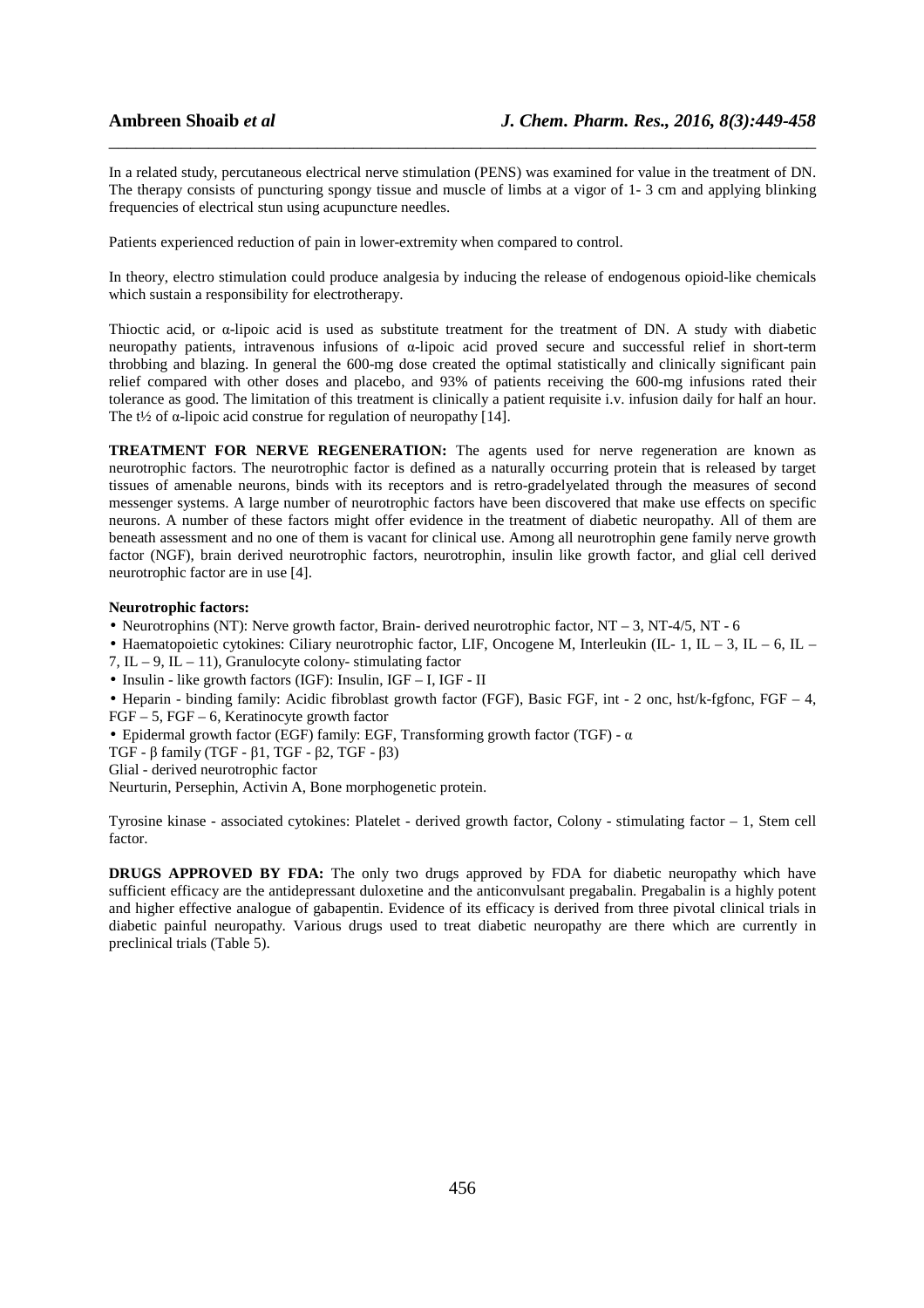| <b>DRUG</b>                                                          | <b>PHASE</b>   | <b>COMPANY</b>                         |
|----------------------------------------------------------------------|----------------|----------------------------------------|
| Tapentadol Extended Release (ER)                                     |                | PHASE III Cetero Research              |
| Duloxetine                                                           |                | PHASE III Eli Lilly and Company        |
| Pregabalin                                                           |                | PHASE III Eli Lilly and Company        |
| MK-6096                                                              | PHASE II Merck |                                        |
| Esli carbazepine acetate (BIA 2-093) PHASE III Bial - Portela C S.A. |                |                                        |
| AVP-923                                                              |                | PHASE III Avanir Pharmaceuticals       |
| Nucynta ER (extended release)                                        |                | PHASE III Janssen Pharmaceuticals      |
| Zenvia                                                               |                | PHASE III Avanir Pharmaceuticals       |
| Ranirestat                                                           |                | PHASE III Weill Cornell Medical Center |
| <b>Topical Clonidine Gel</b>                                         |                | PHASE III BioDelivery Sciences         |
| Ruboxistaurin Mesylate (LY333531) PHASE III BioDelivery Sciences     |                |                                        |
| Zenarestat                                                           |                | PHASE III BioDelivery Sciences         |
| Minalrestat                                                          |                | PHASE III BioDelivery Sciences         |
| Zopolrestat                                                          |                | PHASE III BioDelivery Sciences         |
| SB-509                                                               |                | PHASE II BioDelivery Sciences          |
| Quigley QR333                                                        |                | PHASE II QuigleyCorporation            |

#### **Table 5: Recent Drugs in Preclinical Studies**

\_\_\_\_\_\_\_\_\_\_\_\_\_\_\_\_\_\_\_\_\_\_\_\_\_\_\_\_\_\_\_\_\_\_\_\_\_\_\_\_\_\_\_\_\_\_\_\_\_\_\_\_\_\_\_\_\_\_\_\_\_\_\_\_\_\_\_\_\_\_\_\_\_\_\_\_\_\_

Various antioxidants used to treat diabetic neuropathy are there which are currently in preclinical trials (Table 6).

**Table 6: Recent patent agents used in Diabetics Neuropathy** 

| <b>Patent Number Filing Date</b> |                 | Inventor                                    | <b>Route of Administration</b> |
|----------------------------------|-----------------|---------------------------------------------|--------------------------------|
|                                  |                 | US 0131536 NOV, 2007 Ahmed Massoud Oral     |                                |
| US 0047370                       |                 | APR, 2008 Sam Schwartz                      | Topical                        |
| CA 2690086                       | JUL, 2008 Tsuno |                                             | Oral                           |
| US 0186908                       |                 | AUG, 2008 Norman Cameron Oral or Parenteral |                                |

Some Patents are also filed which are also used in treating diabetic neuropathy (Table 7).

#### **Table 7: List of Antioxidants which are in clinical trial for the treatment of Diabetic Neuropathy**

| <b>DRUGS</b>                                     | <b>SPONSOR</b>                       | <b>PHASE</b>     |
|--------------------------------------------------|--------------------------------------|------------------|
| Ascorbic Acid (Vitamin C)                        | <b>Washington State University</b>   | <b>PHASE I</b>   |
| N- Acetyl cysteine                               | University of Turin, Italy           | <b>PHASE III</b> |
| Allopurinol, $\alpha$ -lipoic acid, nicotinamide | University of Michigan               | <b>PHASE III</b> |
| Metanx (a medicinal food)                        | Pamlab, L.L.C., USA                  | <b>PHASE IV</b>  |
| Hemoderivative of calf blood (Actovegin)         | Nycomed, Denmark                     | <b>PHASE III</b> |
| Controlled nitric oxide releasing patch          | Fundacion Cardiovascular de Colombia | <b>PHASE III</b> |
| <b>BK-C0701</b>                                  | <b>Bukwang Pharmaceuticals</b>       | <b>PHASE III</b> |

**Non-pharmacological Approaches:** Patient education is considered essential to promote glycaemic control and help avoid the late complications of diabetic neuropathy. Some patients with PDN may not achieve adequate relief with conventional therapy or may suffer from adverse effects of the prescribed treatments. Non-pharmacological approaches have been proposed for these patients. Various nutritional approaches are there to treat diabetic neuropathy (Table 8).

| <b>Table 8: Nutritional Treatment for Diabetic Neuropathy</b> |  |  |  |
|---------------------------------------------------------------|--|--|--|
|---------------------------------------------------------------|--|--|--|

| <b>Treatment</b>           | <b>Mechanism of Action</b>                                                                                                          | Conclusion                                               |  |
|----------------------------|-------------------------------------------------------------------------------------------------------------------------------------|----------------------------------------------------------|--|
| Gamma linolenic acid (GLA) | $\overline{P}$ Produce deformable RBCs, Regenerate veins/capillaries, Stimulate COX 1 expression and production of PGI <sub>2</sub> |                                                          |  |
|                            | over long period stimulate nerve growth                                                                                             |                                                          |  |
| Vitamin E                  | Synergistic to GLA                                                                                                                  | Protects PGI <sub>2</sub> improve capillary permeability |  |
| Niacin                     | Improved blood circulation, expand capillaries                                                                                      | Participates in glucose metabolism and in nervous system |  |
| Taurine                    | TNF- $\alpha$ over expression                                                                                                       | Increase insulin sensitivity                             |  |

Various forms of electrical stimulation have been used to manage pain in diabetic neuropathy, including transcutaneous electrical nerve stimulation, percutaneous electrical nerve stimulation and frequency-modulated electromagnetic neural stimulation. A recent review analysed eight studies that evaluated the use of electrical stimulation in PDN. Six of these studies found significant pain relief in patients treated with electrical stimulation compared with placebo or sham treatment, suggesting a likely role for treating diabetic neuropathic pain.